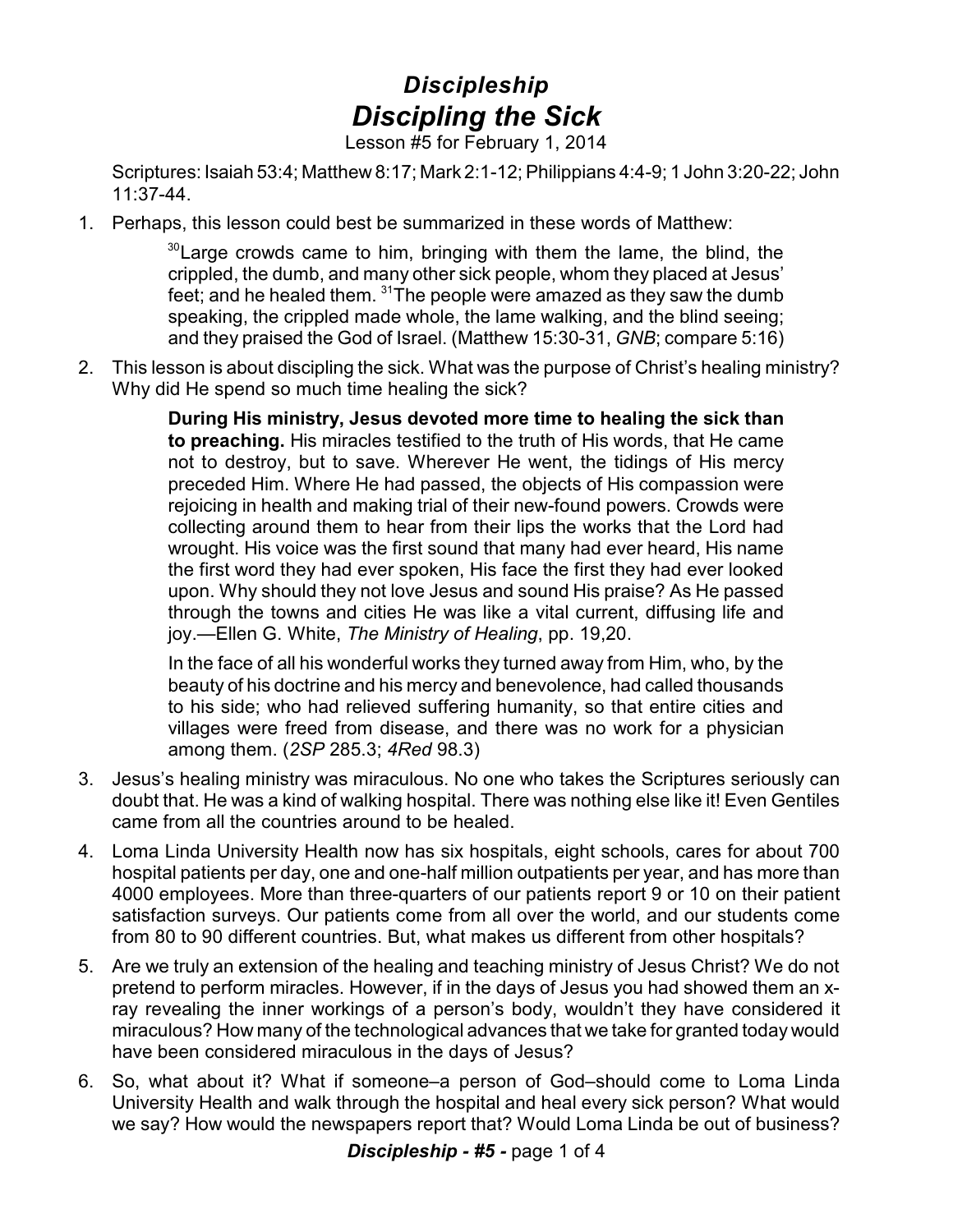What do you think would happen the next day? Did Jesus heal just to attract people?

- 7. Read Isaiah 53:4; Matthew 8:17; and John 9:1-3. Don't we all want to be a part of the plan of salvation? In Greek the word for *salvation* (*sozo*) also means healing. Does that mean that we all need healing? The incredible thing about the biblical promises in these verses is that God promises to take our sins and our diseases upon Himself.
- 8. What were the attitudes and beliefs of the ancients about sickness and its cause or causes? Remember the story of Job. Job's friends were sure that his terrible sufferings were a result of some hidden sin of which he was guilty. Jesus's disciples believed that the man born blind was born that way because of his sins or the sins of his parents. (John 9:1- 2) What are the implications of those beliefs? People who were sick needed forgiveness from God, not just treatment. Why did people come long distances to see Jesus?
- 9. In ancient times, there were polytheistic pagan religions that believed in deities who healed. But, none of those deities ever agreed to take the sicknesses upon themselves! It is interesting to notice that in some ancient countries, substitutes were actually sacrificed in the place of an ill king, hoping to transfer his punishment to the sacrifice! But, certainly there were no pagan religions suggesting that the king should die on behalf of his subjects!
- 10. It is important to notice in Isaiah 53:4 that the Hebrew word for *griefs* really means sicknesses or diseases.
- 11. Why do you think the immense crowds were so attracted to Jesus? Was it His charisma? Did they appreciate His love? Did they find it much easier to understand His preaching than the preaching of the Pharisees? How many of them came, initially, at least, to be healed?
- 12. Read Mark 2:1-12. (Compare *Ministry of Healing* pages 73-77.) The paralytic's illness was largely a result of his own sins. He longed for spiritual healing most of all. Christ met him at the point of His greatest need–his feelings of guilt because of his sins.
- 13. It is also interesting to note that the Jewish people largely believed the idea that sickness came from sin. So, ultimately, in order to heal the sickness, one had to deal with the sin. Therefore, Christ met them where they were. And He did so by demonstrating the fact that He was God Himself; and, therefore, He could forgive sins; and He proved that by healing the man right in front of them!
- 14. The man himself had no power to come to Jesus. However, Ellen White, told us that Jesus was aware of the man's condition and knew he was coming. That was revealed to Him by the Father. It was in Peter's house that Jesus was preaching when the group approached. Have you ever wondered exactly how they climbed on the roof and managed to make a hole big enough to let the man down? Did they repair the roof when they were done?
- 15. What can we learn from Jesus's exchange with the teachers of the law who were present? Jesus proved to all who were willing to accept it that He had the power to forgive sins; and thus, He was God. Although He was human, together He and His Father planned every detail of His life. No doubt, They did this in those long prayer sessions each night.
- 16. Ellen White said that the young man was so relieved to hear Jesus forgive his sins that he did not even hope for anything more. His physical healing was an unexpected bonus!
- 17. Unfortunately, as in Jesus's day, despite our best efforts, every person will eventually die. Is that why Jesus always followed His healings with an attempt to point His patients to everlasting life? In what ways could we follow that example?
- 18. Read Luke 8:26-39. ( See also *Great Contoversy* 515.1.) Notice some interesting aspects of this story. 1) Jesus traveled by boat across the Sea of Galilee just to meet this demon-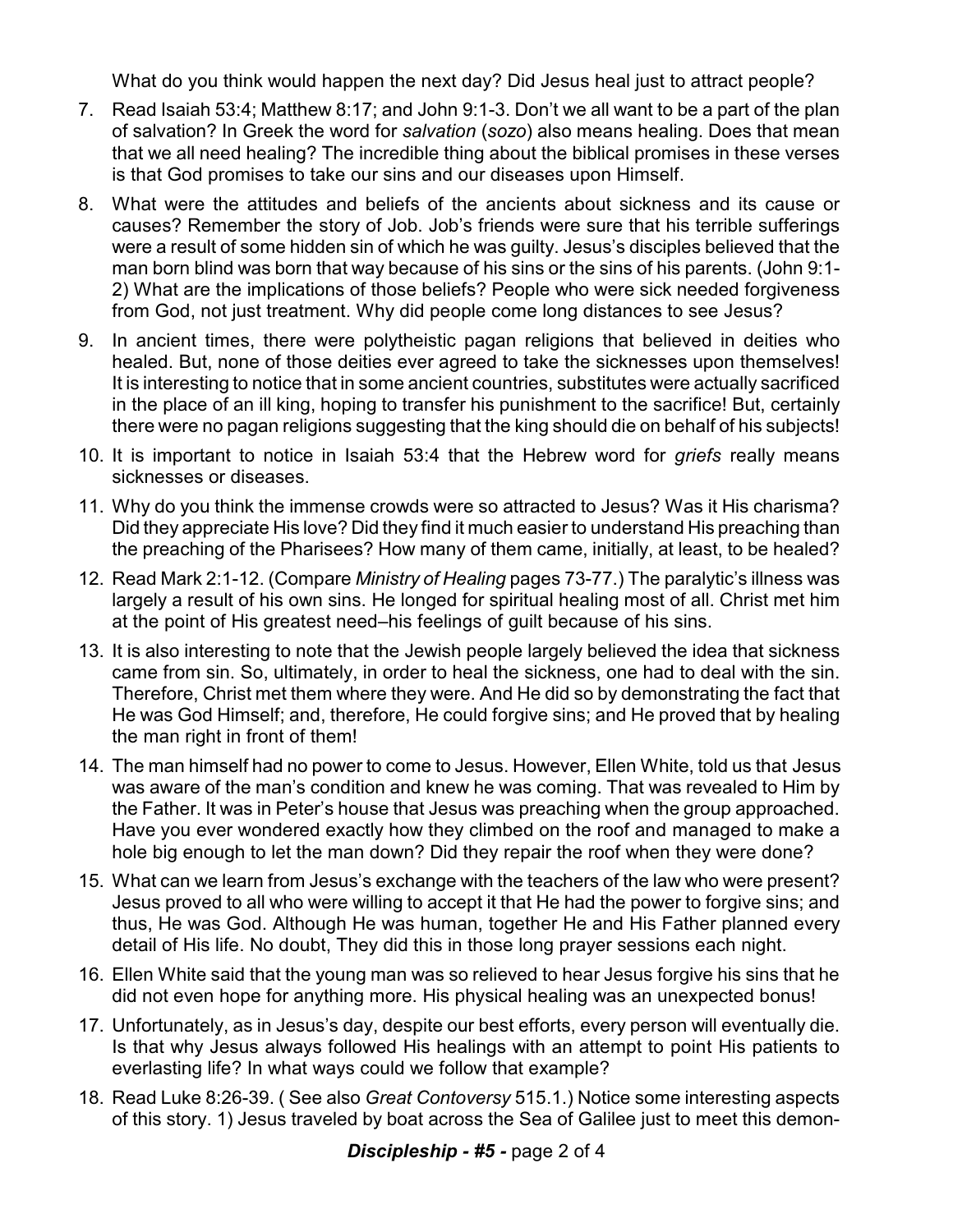possessed man. (Matthew suggests there were two men while Mark and Luke mention only one. See Matthew 8:28-34.) 2) After healing the two men by sending their demons into the pigs causing the pigs to run down the cliff and into the Sea of Galilee, Jesus was asked by the Jews living in Decapolis and who owned the pigs to leave their territory. 3) The demonpossessed man/men wanted to return with Jesus. However, Jesus told them to go back and tell what had happened to them. They were the first missionaries to the Gentiles! 4) When Jesus returned to that area a short time later, thousands of people from that region came out to meet Him, and it was then that He fed the 4000 men–not counting women and children. (See Matthew 15:32-39; Mark 8:1-10.) No doubt, hundreds, and maybe thousands, more were healed at that time; and the gospel was carried to that largely-pagan territory. He had earlier fed the 5000 Jews in Galilee. (John 6:1-15)

- 19. To what extent do worrying, stress, and psychological factors impact our health? Read Matthew 6:19-34; 1 Peter 5:7; 2 Corinthians 4:7-10; Philippians 4:4-9; and 1 John 3:20-22.
- 20. Loma Linda has been described by the *National Geographic Magazine* and other reputable sources as a "blue zone." For whatever reasons, inhabitants of Loma Linda are some of the healthiest and most long-living people in the world. And we live in an area that has one of the worst health statistics in the U.S. What is the reason for the "blue zone"? It is true that we do not smoke; for the most part, we do not drink alcohol; most of us eat a healthier diet than the general public; but, every week we also have our Sabbath when we rest; and we have our hope of the soon return of Jesus Christ. To what extent do you think those factors impact our health? There is no question about the fact that anxiety, worry, and anger predispose to disease. Consider these words from Ellen White:

Each day has its burdens, its cares and perplexities; and when we meet how ready we are to talk of our difficulties and trials. So many borrowed troubles intrude, so many fears are indulged, such a weight of anxiety is expressed, that one might suppose we had no pitying, loving Saviour ready to hear all our requests and to be to us a present help in every time of need.—Ellen G. White, *Steps to Christ*, p. 121.

- 21. There is no question about the fact that greater peace can be had by a regular, trusting relationship with God.
- 22. Read Luke 7:11-17; Mark 5:21-43; and John 11:37-44. What do we learn from these three short stories? The Sadducees (see Acts 23:8) did not believe that life after death was even possible! The raising of Lazarus who had been dead for four days made them very angry. Is it important for us to recognize that God has the power to raise people from the dead? Seventh-day Adventists teach that according to Scripture (see John 5:27-29 and Revelation 20:13-14) everyone will be raised to life again either at the second coming or after the millennium at the third coming. To our nonbelieving friends, this might seem preposterous; but, we absolutely are certain that it is true. More than that, to His faithful followers, Jesus offers eternal life in a fantastic world where there will be no more trouble, sickness, disease, or death. These stories about Jairus's daughter, the widow's son, and Lazarus are supposed to teach us that this too-good-to-be-true offer is real.
- 23. Consider these points from Ellen White about the story of Lazarus. Jesus frequented the home of Mary, Martha, and Lazarus whenever He was in the region of Jerusalem. It is important to notice that Mary was one of Jesus's closest followers. (Luke 8:1-3) When Lazarus became sick, Jesus was preaching, healing, and teaching on the other side of the Jordan River approximately a one day journey away. Clearly, Jesus understood the urgency of the need. He knew about Lazarus's illness even before He was told by the